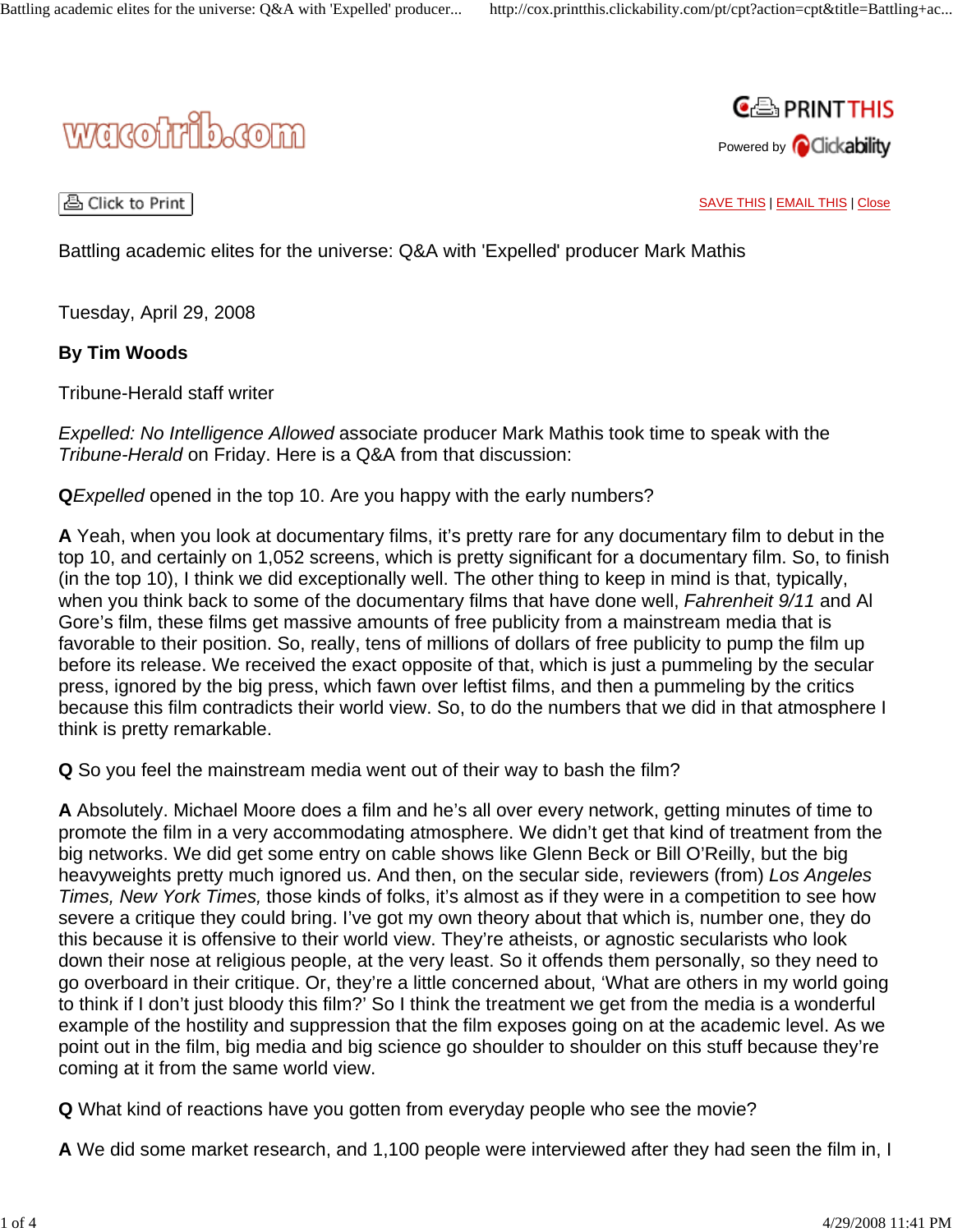think, six states. That research showed that 97 percent of the people who saw the film enjoyed it, liked it. Ninety-six percent were going to recommend it to a friend. Again, this is showing what's going on within the culture. People who are going to see it predominantly agree with the position that we're bringing and they just think it's a great film. Then the others are on the opposite side. There's almost no middle ground, which is fascinating. It just shows again that you've got this polarization of people on this issue.

**Q** What sort of negative backlash have you received, outside of film reviews, particularly in the science community?

**A** It's been constant since we announced the film, from getting attacked repeatedly in the *New York Times* to scientists themselves becoming unhinged. (Noted Darwinist and atheist) Richard Dawkins wrote some 3,500-word screed called "Lying for Jesus." It's almost comical — it is comical — the absolute flopsweat that these people are in because we're exposing what's going on in their world.

**Q** Early in *Expelled,* some of the intelligent design scientists go out of their way to explain that intelligent design is not necessarily trying to prove the existence of God or is not a religious endeavor, per se. But later in the film, it seems to get into a religion versus Darwinist evolution debate. How do you reconcile those two things?

**A** I think, on the surface, it might seem inconsistent, but I don't believe it is. When you look at the science of intelligent design, all this science is saying is that we can, using scientific methods, identify evidence of intelligence in the universe, intelligent causation. But once you get deeper into the film and we start talking about this world view battle, this battle over philosophy, essentially, that's why the passions run so high. That's why Richard Dawkins writes some pitiful 3,500-word document, "Lying for Jesus," because it's not about the science, it's a philosophy and his philosophy is being challenged. And Darwinism is the foundation of that philosophy, so his response is in the extreme. So we try to be careful to point out in the film that intelligent design is a scientific proposition and it should be treated as such. By extension, though, there is a secondary question, which is a philosophical question and that's where this big war is being waged in the name of science that's really a philosophical war. And so, intelligent design does bring metaphysical implications. If there is design, then who or what is the designer? This is what makes the Darwinists so uncomfortable, because that designer for most people in America is either the Christian or Jewish god. And that is very appropriately addressed in the film. The thing that doesn't get the attention that it needs to is that a Darwinian philosophy, which is taught in our schools and our universities, also comes with a metaphysical implication: If there is no design, then therefore there is no designer. Therefore, atheism rules the day. So this is the part of the debate that I wish got a little more attention. America is predominantly a very religious country, and yet we're allowing elitist academics tell our students in high school and college that there's really only one way of looking at life, from a materialist philosophy, and that if they have any religious sensibilities, those really aren't science. And so we're teaching, by default, an atheistic philosophy and the evidence that would support that kind of structure in our educational system is, at the very least, greatly lacking. What we are advocating for is freedom: Freedom of inquiry, freedom of speech, freedom of ideas, and not allowing a singular philosophy to have a monopoly in the academic world in this area, because it is not justified.

**Q** An interesting moment in the movie comes when Ben Stein sits down for a discussion with Richard Dawkins. During that discussion, Dawkins said one possibility for the origin of life on earth came from life elsewhere in the universe seeding the earth. Would you say that during the course of that discussion Stein was able, in a sense, to get Dawkins to admit the possibility of an intelligent designer?

**A** I think we quite directly demonstrate the double-speak of Richard Dawkins. On the one hand, an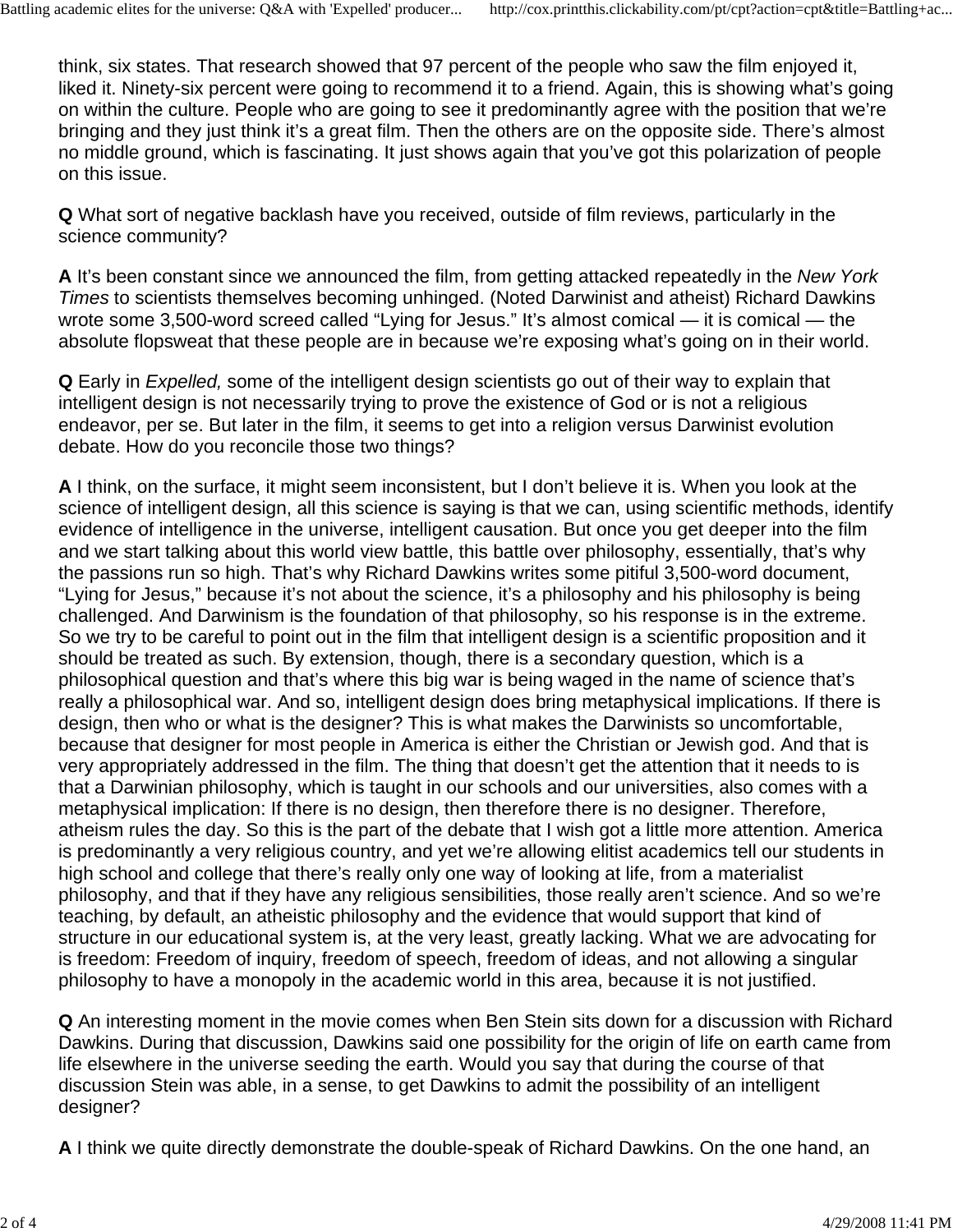intelligence from elsewhere in the universe seeding life on earth is, to use Richard Dawkins' words, an "intriguing possibility." That intelligence being God is delusional (according to Dawkins). The power of that moment is not lost on the audience. Audience after audience just roars with laughter because they see the blatant inconsistency in Dawkins' argument. They see his blind spot, (saying) "There could be an intelligence, so long as it's not God." One of the other interesting moments that nobody's really talking about that I like is Dawkins talking about it being a freeing experience to release this idea that there is a God, that people feel a sense of relief. Ben then asks him a very basic question. He says, "How do you know that? You're a scientist, what's your data?" Dawkins says, "Well, I've gotten a lot of letters." And Ben asks how many letters he has gotten and Ben says there's eight billion people in the world — I think there's like 6.5 billion people in the world — and, well, "How many letters have you gotten?" And Dawkins immediately concedes the point, saying, "You're quite right, quite right." It shows the sloppiness. If you're going to say that people feel a great release when they give up God, you ought to have data to quantify that if you're a scientist. It's sloppy.

**Q** Was it difficult to get Baylor University professor Robert Marks to speak to you for the film?

**A** When we came down, it was following his Web site being shut down and all the big dust-up had already happened and I think at that point he apparently had made the decision that he was going to talk about it. We wanted him to talk about it, of course, because it's hard to get people to talk. They don't want to talk. Why would I want more of this grief, because the Darwinists are going to come after me in the most strident and vicious ways. Who would want to heap that upon themselves? You've got to be a pretty tough, courageous person to do that. Good for Robert Marks, that he has the courage to stand up for his principles.

**Q** Was the film's intent to bring academic freedom and suppression into the national discussion?

**A** The general public needs to know this is going on and the people in the academic world know it's going on, from both sides. The Darwinists are very quick to deny it's going on, but they know it's going on. But people outside that world don't know and don't know how important it is. They haven't thought through the implications of what that means. This means you have state-sponsored endorsement, by default, of materialism, using their tax dollars and their tuition dollars. What does that mean? How does that impact your culture? And why is it that, in this area of science, you can't be free? Why does Darwinism enjoy this sacred ground and you can't challenge it? And people are having their careers ruined and destroyed for simply challenging a scientific idea. That is offensive to the vast majority of the American people. America is filled with people who are fair-minded, who want free and open discussion of ideas, even ideas they don't like. They'll stand there and let a communist talk all day long. They want to disagree with them, most people, but they'll allow that person their right to speak. The right to lay out their evidence. But you can't do that in science, where freedom of inquiry is supposed to be so highly treasured?

**Q** Have you been successful in raising awareness of this issue?

**A** We've been very successful in putting this issue on the radar screen for people who have never ever had the chance to consider it. And to also encourage those people who have just been exasperated for years, who have seen this going on, and are furious that we're allowing it. We give them encouragement and hope that we can raise the level of awareness of this problem so that it can be dealt with. That's the first step — awareness. You can't fix a problem unless you're aware of it unless you can apply enough pressure that the people who are causing the problem are forced to acknowledge it. We're nowhere near that point yet, but I think this film does a lot in heading us in that direction.